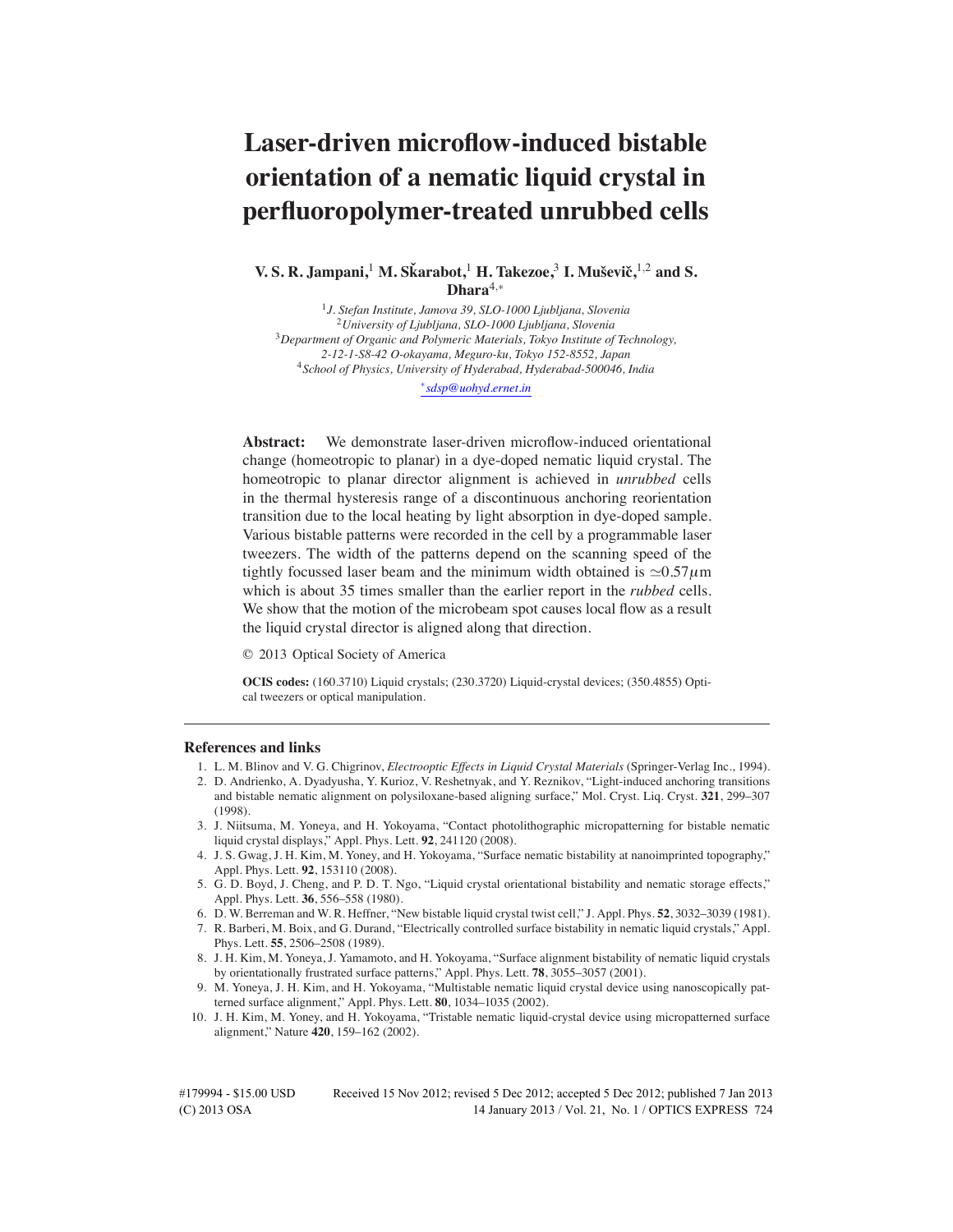- 11. J. H. Kim, M. Yoney, J. Yamamoto, and H. Yokoyama, "Nano-rubbing of a liquid crystal alignment layer by an atomic force microscope: a detailed characterization," Nanotechnology **13**, 133–137 (2002).
- 12. Y. Kurioz, D. Kurysh, V. Reshetnyak, and Y. Reznikov, "Temperature induced anchoring transition in nematic liquid crystal cell," Proc. SPIE **5257**, 128–131 (2003).
- 13. J. S. Patel and H. Yokoyama, "Continuous anchoring transition in liquid crystals," Nature (London) **362**, 525–527 (1993).
- 14. S. Dhara, J. K. Kim, S. M. Jeong, R. Kogo, F. Araoka, K. Ishikawa, and H. Takezoe, "Anchoring transitions of transversely polar liquid-crystal molecules on perfluoropolymer surfaces," Phys. Rev. E **79**, 060701R (2009).
- 15. J. K. Kim, F. Araoka, S.M. Jeong, S. Dhara, K. Ishikawa, and H. Takezoe, "Bistable device using anchoring transition of nematic liquid crystals," Appl. Phys. Lett. **95**, 063505 (2009).
- 16. J. K. Kim, K. V. Le, S. Dhara, F. Araoka, K. Ishikawa, and H. Takezoe, "Heat-driven and electric-field-driven bistable devices using dye-doped nematic liquid crystals," J. Appl. Phys. **107**, 123108 (2010).
- 17. T. A. Kumar, K. V. Le, S. Aya, S. Kang, F. Araoka, K. Ishikawa, S. Dhara, and H. Takezoe, "Anchoring transition in a nematic liquid crystal doped with chiral agents," Phase Transitions **85**, 888–899 (2012).
- 18. S. M. Jeong, J. K. Kim, Y. Shimbo, F. Araoka, S. Dhara, N. Y. Ha, K. Ishikawa, and H. Takezoe, "Perfluoropolymer surface for shock-free homeotropic alignment of smectic liquid crystals," Adv. Mater. **22**, 34–38 (2010).
- 19. S. Dhara and N. V. Madhusudana, "Physical characterisation of 4-butyl-4-heptyl-bicyclohexyl- 4-carbonitrile," Phase Transitions **81**, 561–569 (2008).
- 20. T. A. Kumar, V. S. S. Sastry, K. Ishikawa, H. Takezoe, N.V. Madhusudana, and S. Dhara, "Effect of an electric field on defects in a nematic liquid crystal with variable surface anchoring," Liq. Cryst. **38**, 971–979 (2011).

### **1. Introduction**

In any liquid crystal device, the orientation of liquid crystal molecules is achieved by treating the substrate surfaces, i.e., coating alignment layer, rubbing, etc. Commonly two different types of alignments are used such as planar and homeotropic. In case of planar the director (average orientational direction of the molecules) is parallel to the substrate and aligned along the rubbing direction. The orientation of the director can be changed by applying electric or magnetic field inside the cell. Because the director cannot be switched at the surfaces, these devices are monostable in the sense that the on-state is realized as long as the electric field is applied. It is known that the bistable device, in which two different stable states are memorized can reduce the power consumption considerably. In such liquid crystal devices, two possible orientations can be realized depending on the external stimuli such as electric or magnetic fields [1] or light [2]. There are several reports on the bistable [3–9] and even tristable [10] orientations of nematic liquid crystals. These are achieved mostly by appropriate surface engineering which allows for switching of molecular orientation at the surfaces [11]. The switching can also be driven by temperature [12, 13]. In the recent past we have reported a temperature driven discontinuous anchoring transition of a nematic liquid crystal on perfluoropolymer-treated surfaces [14]. In rubbed cells with dye-doped sample we demonstrated memory and rewritable bistable devices using direct laser writing technique [15,16]. We found when the chiral dopant is added the sample becomes cholesteric and various changes in the texture related to the variation of pitch emerges at the anchoring transition [17]. We also observed that the homeotropic alignment of smectic liquid crystals on the same perfluoropolymer are undisturbed by the external mechanical shock [18]. In the present study we show that using a programmable laser tweezers one can easily record bistable patterns of various shapes in *unrubbed cells*. The recorded line width can be reduced to the optical limit and hence are potential for high density liquid crystal data storage.

### **2. Experimental Results and Discussion**

We used a liquid crystal 4'-butyl-4-hepty-bicyohexyl-4-carbonitrile (CCN-47) obtained from Merck. It exhibits the following phase transitions: Cr. 25.6 *<sup>o</sup>*C SmA*o*C N 57.3 *<sup>o</sup>*C I. It has a large transverse dipole moment and possesses negative dielectric anisotropy ( $\Delta \epsilon = -5.7$  at 30 *<sup>o</sup>*C) [19]. The laser dye 4-dicyanomethylene-2-methyl-6(p-dimethylaminostyryl)-4H-pyran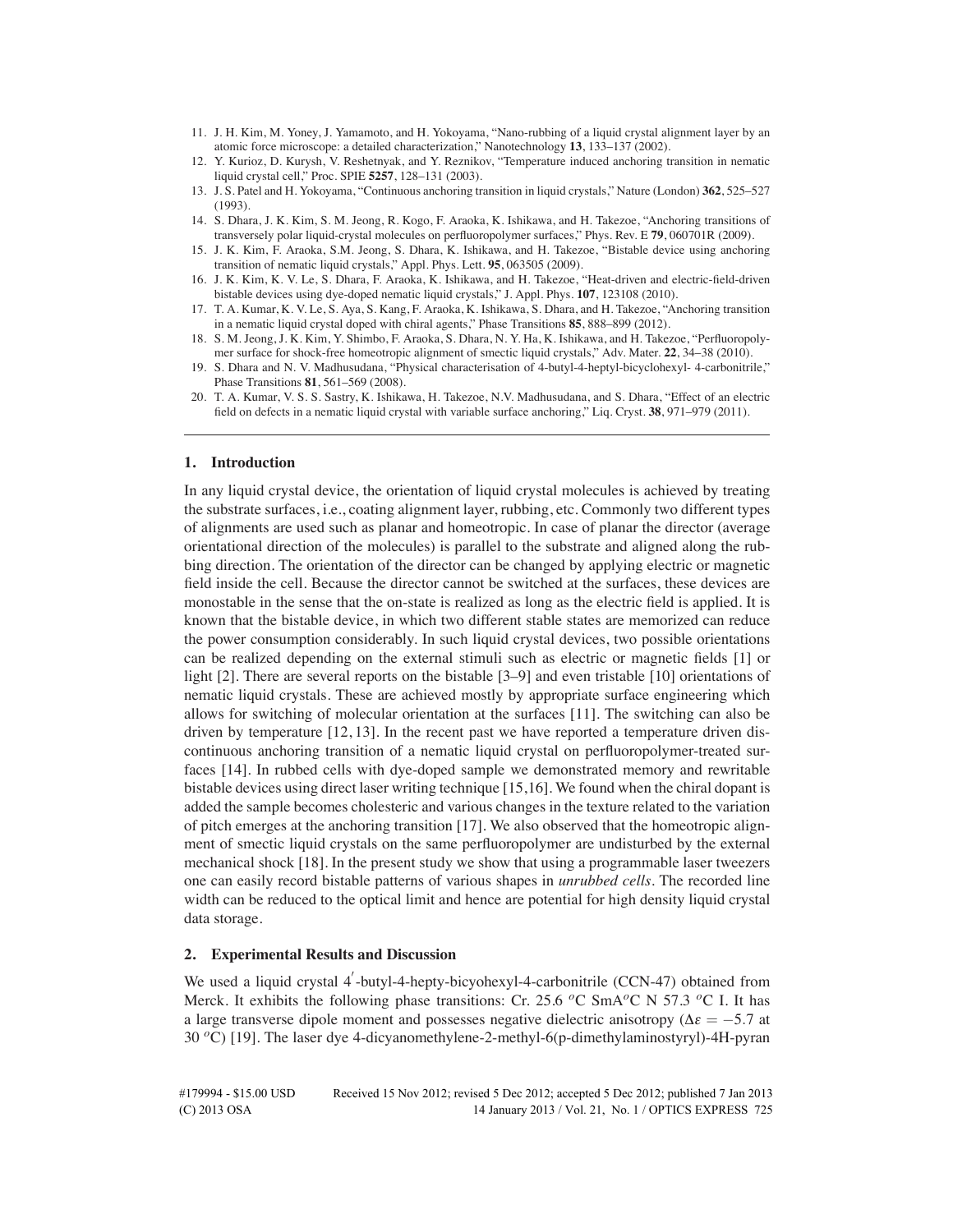

Fig. 1. Representative textures of the sample as observed under optical polarizing microscope in cooling (top) and heating (bottom). The bistable (hysteresis) temperature range is indicated below.

(DCM) was purchased from Exciton and 0.1wt% was mixed with the CCN-47 liquid crystal. An amorphous perfluoropolymer, poly[perfluoro (4-vinyloxy-1-butene)] (CYTOP) obtained from Asahi Glass., Ltd was spin coated onto the ITO coated glass plates. These plates were cured at 100 *<sup>o</sup>*C for about 30 min. Epoxy glue was used to make cells and Mylar spacer of thickness 5  $\mu$ m was used to maintain the cell thickness. The samples were filled in the cells at the isotropic phase by capillary action. An ITO coated glass plate of thickness 1.2 mm was used as a heater. We used a laser tweezers setup that was built around an inverted microscope (Nikon Eclipse, TE2000-U) with an argon laser operating at 514 nm as a light source and a pair of acousto-optic deflectors driven by a computerized system (Aresis, TWEEZ 70) for trap manipulation. The experiments were performed using a 60X high numerical aperture water immersion objective.



Fig. 2. (a) Recorded lines at various scanning speed of the laser tweezer beam at a temperature 51 °C. The scanning speeds are (a)8  $\mu$ m/s (b)19  $\mu$ m/s (c)45  $\mu$ m/s, respectively. The line widths are mentioned in each figures. Laser power 120 mW. Cell thickness  $\approx 5\mu$ m. The intensity at each pixel across the bistable line is shown on the right side.

We first show the textures of the sample taken in optical polarizing microscope in heating and cooling in Fig. 1. In case of cooling the sample exhibits planar degenerate texture with many half strength defects in the nematic phase. At  $47^{\circ}$ C the texture changes to homeotropic state indicating an anchoring transition. In this case the optical axis is uniform and oriented vertical to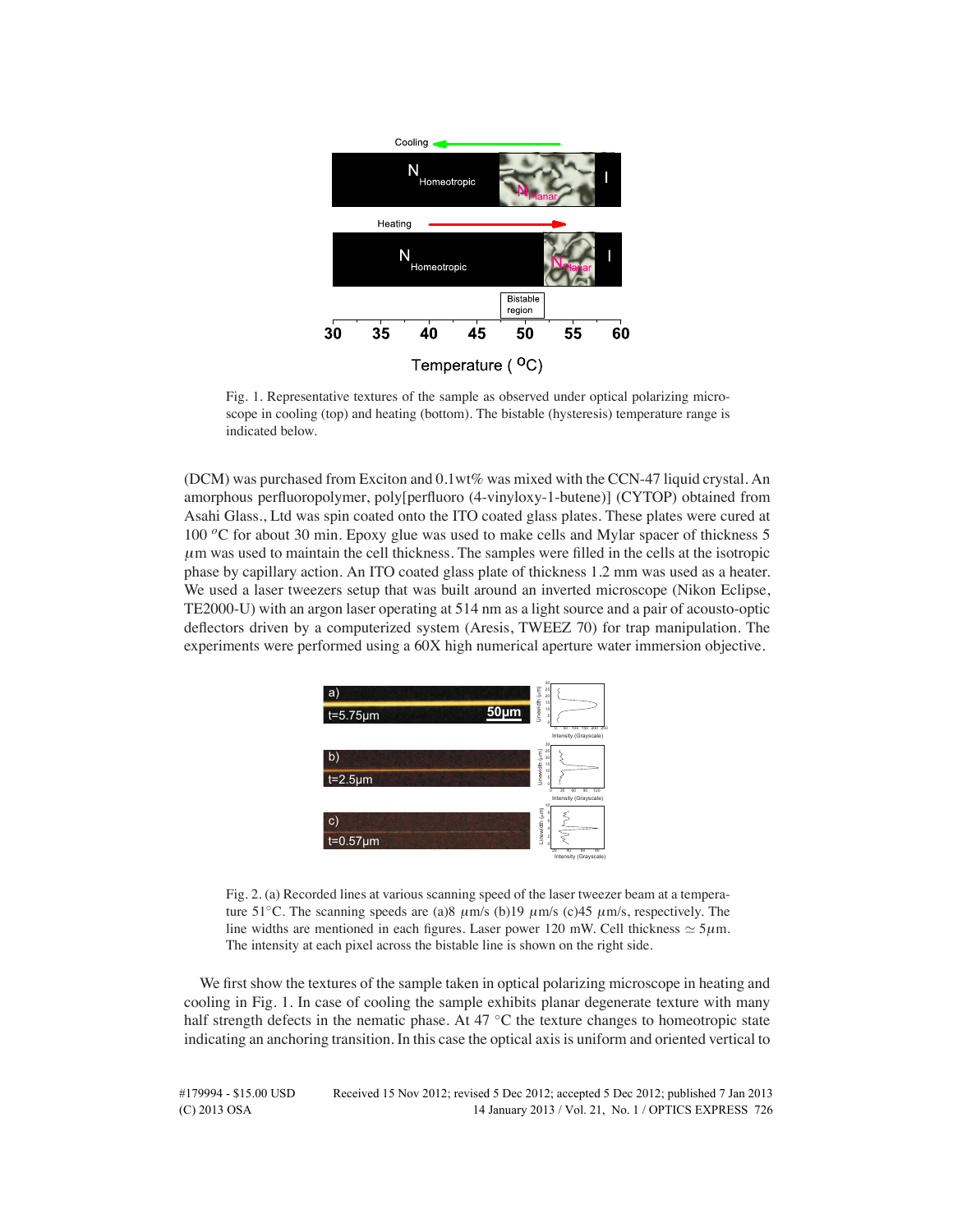the substrates [14]. In case of heating the sample remains homeotropic up to the temperature 52 ◦C and beyond that it changes to a planar state with characteristic umbilic and wall defects [20]. Thus there is about  $5^{\circ}$ C temperature range of thermal hysteresis in which either planar or homeotropic state can be achieved depending on the heating and cooling. The details of the measurement of transmitted intensity as a function of temperature in rubbed cells and defects in unrubbed cells are reported by us previously [20]. The inclusion of small percentage of DCM dyes does not appreciably change the transition temperatures [15]. Its absorption peak matches with the emission of Argon-ion laser wavelength (514nm) and thus can increase the local temperature by a few degrees and hence can change the orientation.





In order to write various bistable patterns using programmable laser tweezers we increased the sample temperature from room temperature and held fixed at  $51 \degree C$  which is slightly below the anchoring transition temperature (52  $\degree$ C). We scanned the beam at various speeds such as 8, 19 and 45 <sup>µ</sup>m/s. The corresponding generated lines are shown in Fig. 2. The intensity at each pixel across the bistable line is shown on the right hand side of Fig. 2. The width was estimated from the full width half maxima (FWHM) of the intensity. We note that the line width decreases with increasing scanning speed and the minimum width achieved is  $\approx 0.57$  $\mu$ m. Assuming the average molecular diameter is about 1nm, the number of molecules that have changed orientation in a cross section perpendicular to the thinnest line (Fig. 2(c)) is about  $4 \times 10^6$ . Previously we have reported about the bistable writing in the hysteresis region of the same sample in rubbed cells using an Argon-ion laser (514nm) and 20X air objective. There we kept the sample on a xy stage and the laser beam was fixed. The writing was done by moving the xy stage and the minimum width obtained was about 20  $\mu$ m [15]. In the present study we kept the sample fixed and used same laser light through a 60X water immersion objective with large numerical aperture (NA=1.1). The laser was programmed by using an acousto-optic deflector (AOD) for the writing in the focal plane and the minimum width obtained was  $\approx 0.57 \mu$ m. Thus the width of the lines is reduced almost by a factor of 35 compared to the previous report.

To understand the director orientation inside the bistable region we created two orthogonal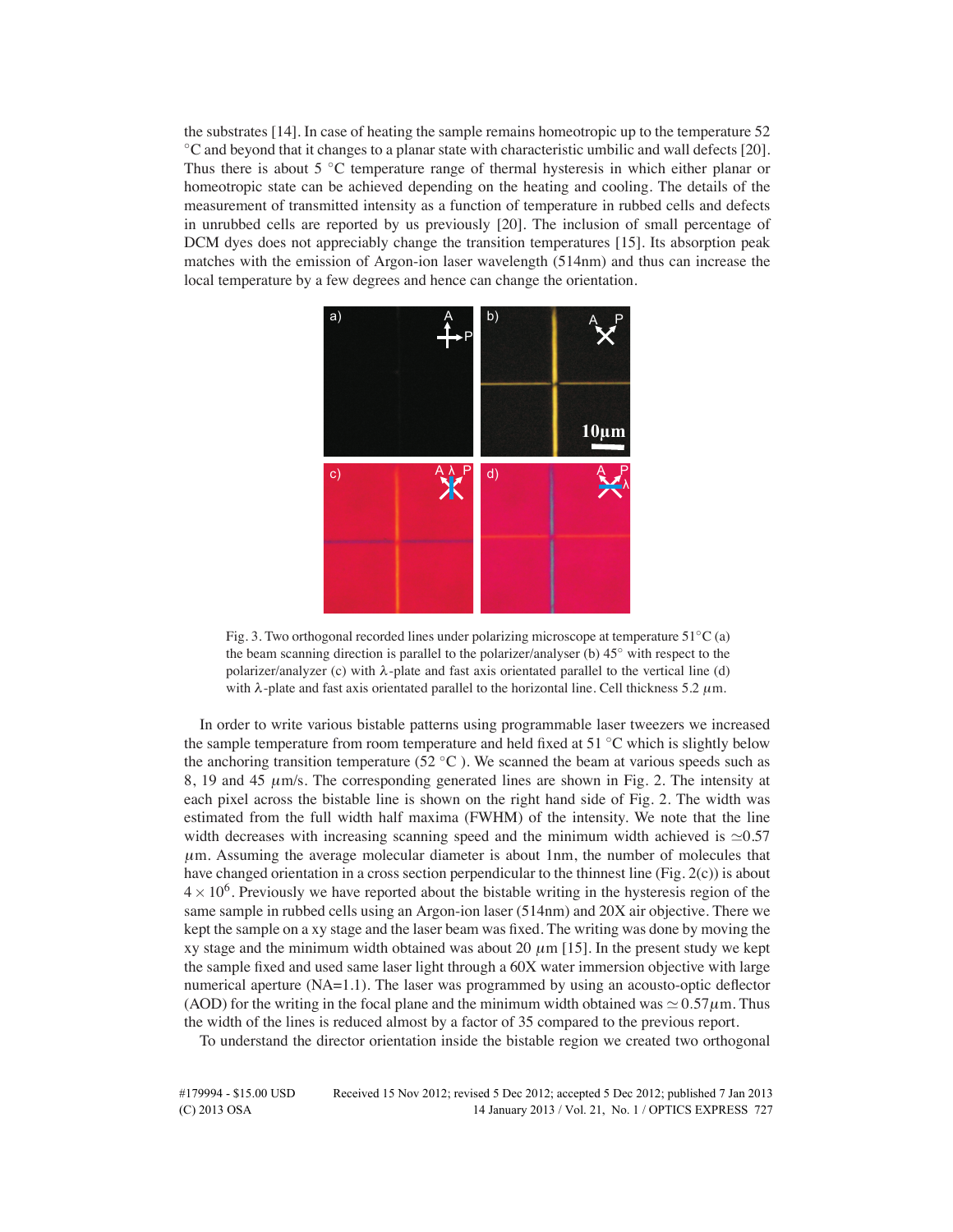

Fig. 4. Square grid patterns prepared at 51◦C. (a) Pattern for a square box generated in the computer using Origin Software. Each square box is composed of parallel line of equal width and spacing. (b) the beam scanning direction is parallel to the polarizer/analyser. (c)  $45^\circ$  with respect to the polarizer/analyzer (d) with  $\lambda$ -plate and fast axis orientated parallel to the vertical line (e) with  $\lambda$ -plate and fast axis orientated parallel to the horizontal line. Cell thickness  $5.2 \mu m$ .

lines in the same cell. In Fig. 3 we show two orthogonal lines which are created at a scanning rate of 11  $\mu$ m/s. The lines are not seen when they are oriented parallel to the polarizers / analyzer whereas they are observed with good contrast and without any defects when the line direction is changed to  $45°$  with respect to one of the polarizers (Fig. 3 (b)). This suggests that the director is uniformly orientated in both regions (planar and homeotropic). We used a full wave retardation plate (530 nm) i.e., a red plate" between the sample and the analyzer to find out the director orientation inside two orthogonal lines. Interestingly we found that the two lines show different colors namely yellow and blueish and vice versa depending on the orientation of the fast axis of the red plate. In Fig. 3(c) the yellow line is parallel to the fast axis and the bluish line is perpendicular to it. This means the director is aligned along the direction of the fast axis considering the birefringence of the sample is positive.

For creating various complex bistable patterns we programmed the laser tweezers. A geometrical pattern for making square grid is shown in Fig. 4(a). They are actually made by several lines of equal width and gap. The pattern made by this program as seen under polarizing microscope is also shown in Fig. 4. The spacing between the two neighboring boxes in the x and y directions are equal and is 10  $\mu$ m and the scanning speed was 10  $\mu$ m/s. Interestingly we observe that the field of view appears almost dark (Fig. 4(b)) when the polarizers are crossed and the scanning direction is parallel to one of the polarizers but they are bright with good contrast when the scanning direction in the box is  $45°$  with respect to the polarizer or analyzer (Fig. 4(c)). Thus the director orientation inside the boxes are planar whereas it is homeotropic outside the boxes. We further used red-plate to see the director orientation inside the boxes. The textures for two different orientations of the red-plate are shown in Figs. 4(d) and 4(e). This suggests that the molecules change their orientation due to the local heating generated by the absorption of laser light by the DCM dyes and a micro-flow is created along the motion of the beam. Thus the nematic director is aligned along the micro-flow direction. A schematic representation of micro-flow corresponding to the bistable patterns of Fig. 3 is shown in Fig. 5. It may be pointed out that the motion of the beam overwrites any previous orientation of molecules.